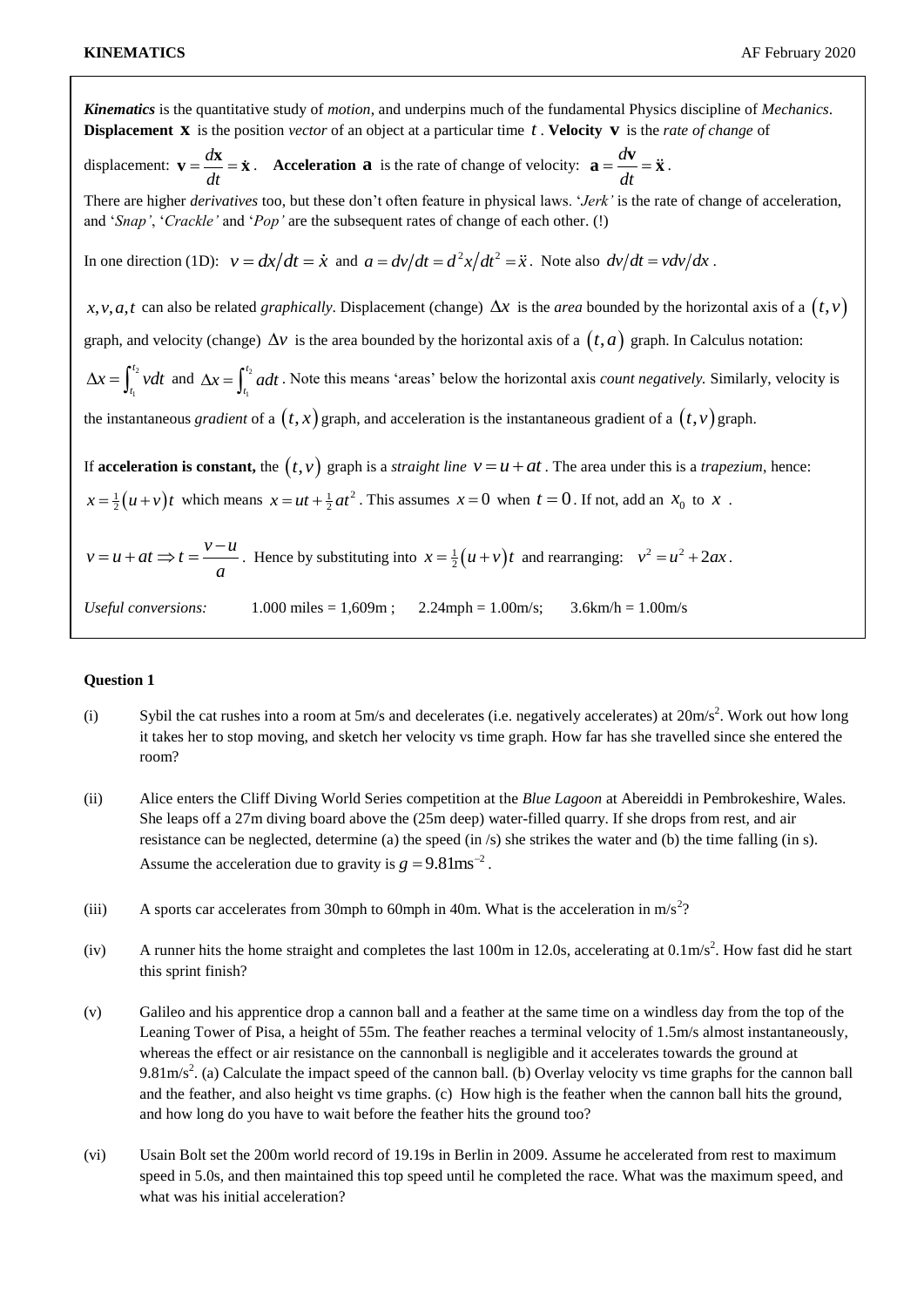- (vii) Charlie and Craig decide to walk 500 miles, and then 500 more. Excluding any stops, they build up (at a constant rate) from zero to 20 miles per day over 20 days. They carry on until they have 100 miles left. At this point they slow at a constant rate until they reach their thousand mile target. Sketch a speed (miles per day) vs time (days) graph, and hence work out how long it takes them.
- (viii) Two athletes are running the last leg of a 4x400m relay. The first athlete hits the home straight 5.0m clear of the second. The first athlete leaves the bend at 8.0m/s but is starting to tire, resulting in an acceleration of  $-0.1 \text{m/s}^2$ . The second athlete maintains a speed of 8.2m/s. Who wins the race, and by what margin?
- (ix) A particle is subjected to a force which results in a constant 'jerk' of  $1 \text{ m/s}^3$ . At time  $t = 0$ , acceleration, velocity and displacement are zero. Calculate how long it takes the particle to travel 100m.
- (x) Iron Man and Magneto decide unwisely to participate in the same film franchise. Iron Man moves from rest towards Magneto with acceleration inversely proportional to the fourth power of their separation *x* in meters. At 0.25m the acceleration is  $10 \text{m/s}^2$ . If the initial separation is 1.0m, calculate the velocity when the separation is 0.1m. *Hint*: use the nice calculus trick  $dv/dt = v dv/dx$ .

**Question 2** In 2013, a the USA Women's rowing eight completed 2000m in 5:54.16. What was their average speed in m/s? Camford Ladies race the same distance at Eton Dorney. At 1000m their split time is 3:15.00, at 1500m their split time is 4:50.00 and they finish the race in 6:35.00. Assume constant acceleration motion for the final 1000m. What speed did they pass the 1000m mark, and what was the acceleration in the final 1000m? What speed did they cross the finish line? (*Hint*: work out  $u, a$  algebraically in terms of distances  $x_1, x_2$  and  $t_1, t_2$ , then substitute in the numbers. You now have a general method for solving this type of problem!)

**Question 3** The velocity of a particle (in m/s) varies with time t (in s) according to the equation  $v = 5t(1 - \frac{1}{10}t)$ .

Another particle is initially at the same displacement as the first, but has a velocity vs time curve  $u = t^3$ .

- (a) Sketch the velocity vs time curves for both particles on the same axis for  $0 \le t \le 12$ .
- (b) Show that  $u = v$  when  $t = 2$  and calculate the acceleration of both particles at  $t = 2$ .
- (c) How much further has the first particle travelled than the second, at the time when their speeds equal?
- (d) How much further has the second particle travelled when  $\nu$  is largest?

**Question 4** Captain Pugwash takes a morning stroll on the decks of *The Black Pig* and accidentally trips on a cannon ball. The ball is 12 lbs (about 5.44kg) and is made from iron of density  $\rho = 7874 \text{kg/m}^3$ . The ball rolls over the side of the ship and splashes into the sea. The Black Pig is currently sailing over *Challenger Deep*, near Guam, which has a depth of *x =* 10,929m. This is the deepest part of the *Marianas Trench,* the deepest section of ocean on Earth.

(a) Determine the radius  $r$  of the cannon ball in metres.

The drag force on the ball of cross-sectional area  $A = \pi r^2$  is given by  $F_D = \frac{1}{2} c_D \rho_w A v^2$  where v is the velocity and the density of seawater is  $\rho_w = 1029 \text{kg/m}^3$ .  $c_p$  is the drag coefficient, and is about 0.47 for a sphere. The upthrust on the ball is the weight of fluid displaced, i.e.  $F_U = \frac{4}{3} \pi r^3 \rho_w g$ .

(b) Hence show from Newton II that:  $\frac{\mu}{I} = g \left( 1 - \frac{\rho_w}{\rho} \right)$  $\frac{vdv}{dx} = g\left(1 - \frac{\rho_w}{\rho}\right) - \frac{3}{8} \frac{\rho_w}{\rho} c_D \frac{v^2}{w}$  $\frac{v dv}{dx} = g \left( 1 - \frac{\rho_w}{\rho} \right) - \frac{3}{8} \frac{\rho_w}{\rho} c_D \frac{v^2}{r}$  and show that the terminal velocity is  $v_T = \sqrt{2gl(1 - \frac{\rho_w}{\rho})}$  where  $l = 4\rho r/3c_p\rho_w$ . Calculate l and  $v_T$ .

(c) Use the standard integral: 
$$
\int \frac{f'(x)}{f(x)} dx = \ln |f(x)| + c
$$
 (where  $f'(x) = df/dx$ ) to show that:  $v = v_T \sqrt{1 - e^{-\frac{x}{\tau}}}$ 

and hence determine the velocity at 1m, 10m, 100m, 1000m and 10,929m.

(d) Hence without doing any further calculus, determine the time it takes the cannon ball to hit the bottom of Challenger Deep.